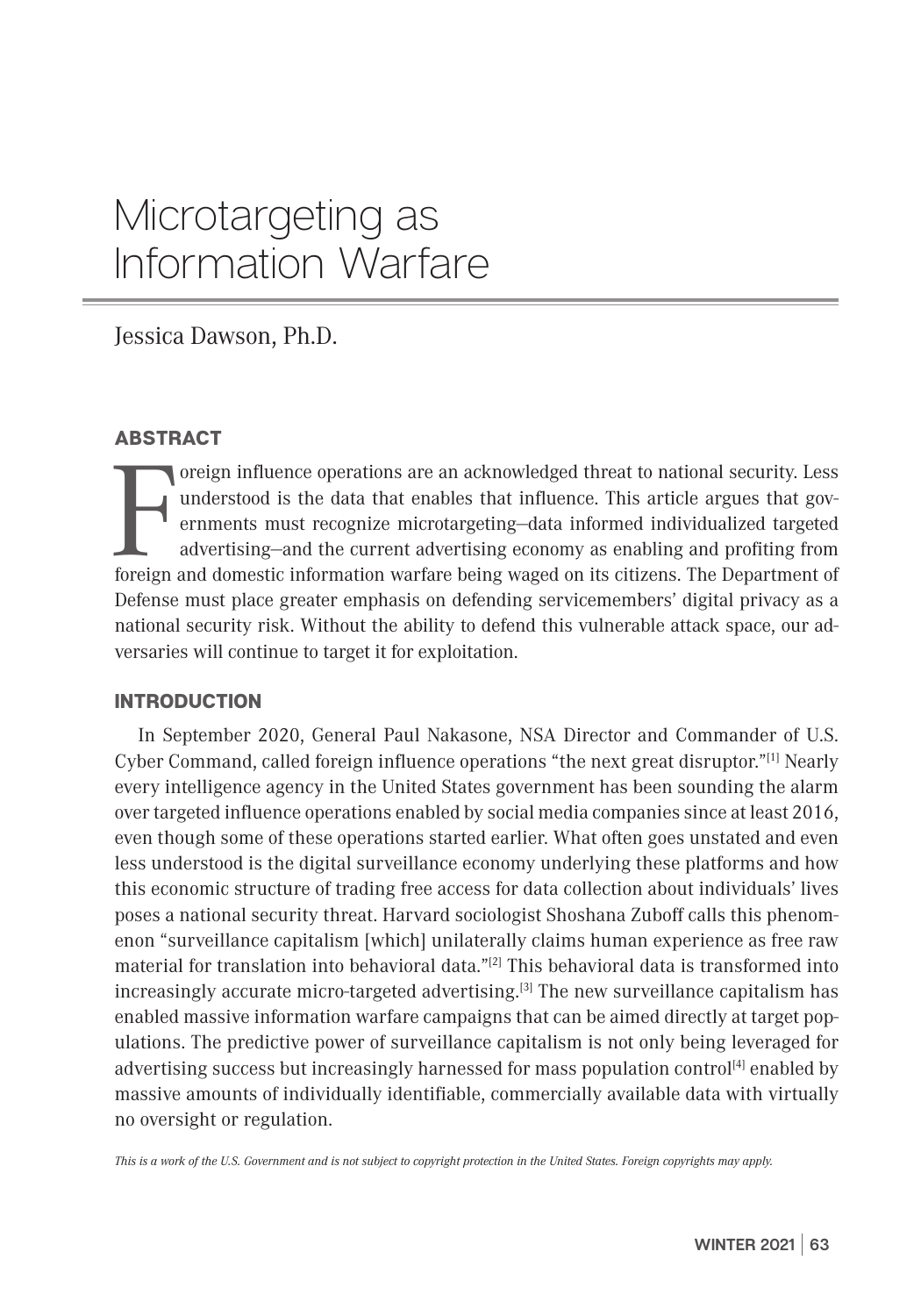

Jessica Dawson is an Assistant Professor and Research Scientist at the Army Cyber Institute. She holds a Ph.D. in sociology from Duke University and her research is focused on the intersection of social cohesion, narratives, and technology.

This is not to say there is no oversight—data use and collection by the intelligence community is subject to significant oversight and regulation. This article, critically, is not about data use laws and areas that are already regulated. Technology companies such as Facebook or Google exist in ungoverned spaces and are not subject to regulations like specific industries such as banking, education, or health care providers. For example, medical companies are clearly bound by Health Insurance Portability and Accountability Act (HIPAA) and the banking industry is bound by Sarbanes Oxley, which includes data regulation components. Conversely, the tech companies actually have a shield from liability based on the Communications Decency Act, Section 230.[5] This law places tech companies outside of regulatory restrictions rather than providing any meaningful limit on their actions and as a result creates a national security risk for the Department of Defense (DoD).

For example, Facebook has acknowledged its platforms'1 abilities to help political campaigns target voters to defeat ballot initiatives $[6]$  and, more recently, Channel 4 News in the United Kingdom reported on how political action committees (PACs) in the US targeted voters to decrease opposition turnout using the Cambridge Analytica dataset.<sup>[7]</sup> These incidents, and others have caused people to look at the concentrated power companies leveraged via these platforms. This article argues microtargeting allows individual-level messaging to be deployed to influence voting behavior and is able to be leveraged for more insidious dis/misinformation campaigns. What started as a way for businesses to connect directly with potential customers has transformed into a disinformation machine at a scale that autocratic governments of the past could only imagine. The US must recognize the current advertising economy as enabling and profiting from information warfare being waged on its citizens and address the threat.

<sup>1</sup> Facebook also owns Instagram, Oculus, and WhatsApp.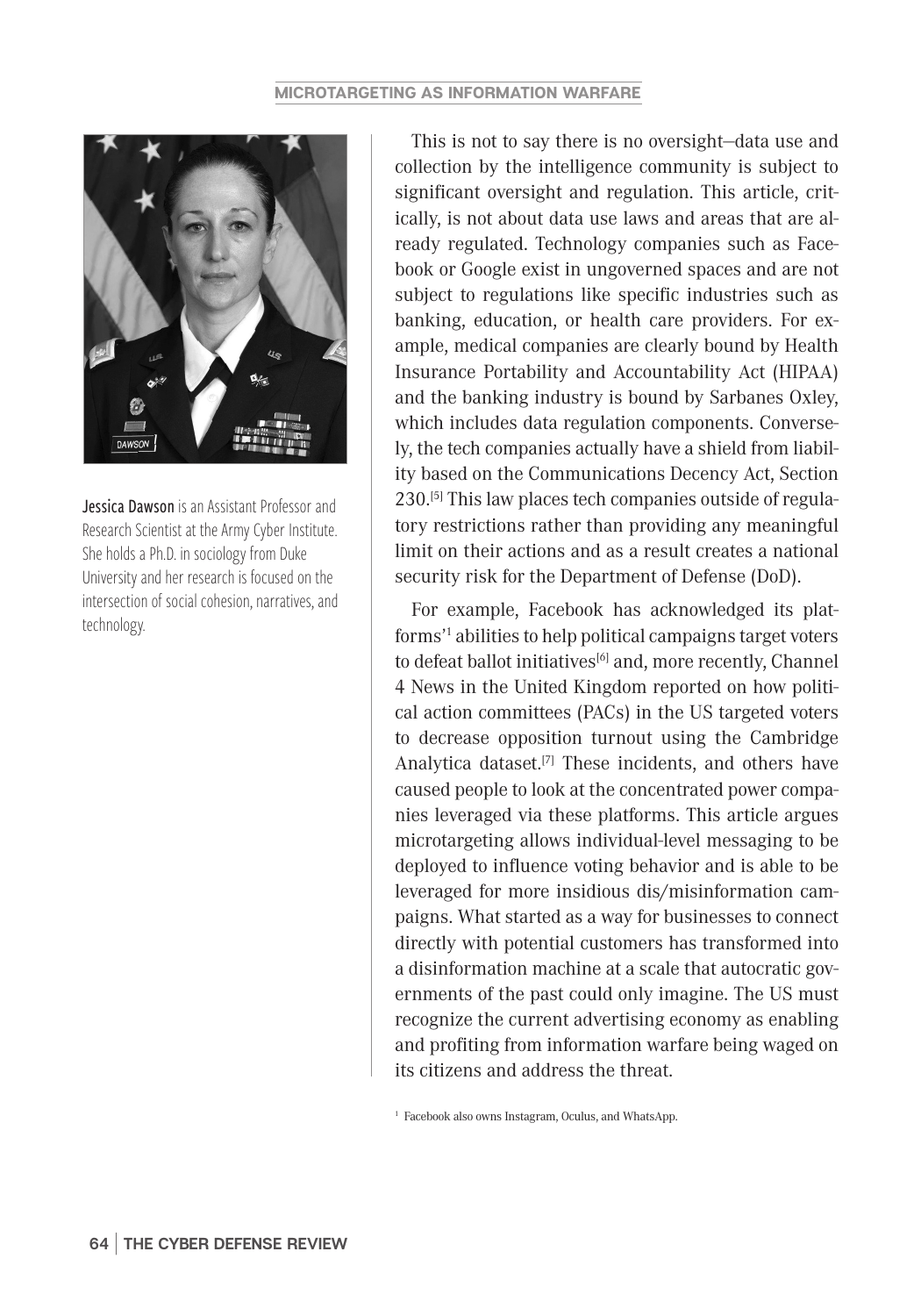Fundamentally, domestic digital privacy is a national security issue. The DoD should place greater emphasis on defending servicemembers' digital privacy as a national security threat. This is not a hypothetical issue. China recently accused a staff sergeant of being patient zero in the COVID-19 pandemic, which unleashed a torrent of attacks online against her.<sup>[8]</sup> Targeting of key individuals by foreign agents has always been a national security threat, and yet the current advertising ecosystem is not currently widely recognized as an attack space. Consider a defense contractor that targets a senior military leader in order to sway his/her decision on an acquisition. What if a missile systems operator is identified and targeted for digital blackmail by North Koreans? Worse, consider if China is successful in convincing key US military officers that it poses no threat in the Pacific, leading to changes in the force posture that work in China's benefit. The murder of a Mexican American soldier and subsequent social media outrage at Fort Hood in 2020 demonstrates the impact a local incident can have on the national scale. All of this is enabled, with surgical precision, by the microtargeting advertising environment, fed by data gathered through apps, cell phones, games, and more.

## UNDERSTANDING DATA

Everyone who has ever bought a car or house, or applied for a credit card, understands that companies gather data about you, the consumer. An individual's credit report shows what accounts they have, and the balances owed, and helps lenders determine if an individual is at high risk (low credit score) or low risk (high credit score) of paying back the loan. In a way, this is quantified trust. Credit reports are also auditable—every American is entitled to free credit reports each year to ensure that no one has opened accounts in their name or to ensure that nothing on the report is erroneous.

Expanding further, companies such as Mastercard know everything an individual has purchased on their credit card. Amazon knows what you have purchased on Amazon as well as how you paid for it. Companies have been gathering data on their customers for years, but the key element is that Mastercard knows one piece of this information, Amazon another, and so on. They do not know how you voted, for example, nor should they include that information in whether you get approved for a credit card. All of this changed as data became more ubiquitous and storage became cheaper.

In the early days of the Internet, advertising paved the way to support platforms' ability to be "free" —in exchange for access, customers gave up certain data. In turn, these companies used the data to better target advertising to potential buyers. First Google, then Facebook, figured out how to monetize all the information on individuals. Facebook quickly realized how much information it had on individuals and how much it could continually gather. Other data brokers, such as Experian, Axiom, Magellan, and others, "followed people throughout their digital lives, through every move and every purchase, collecting as much as possible in order, ostensibly, to provide credit scores but also to make a profit in selling that information."[9] Despite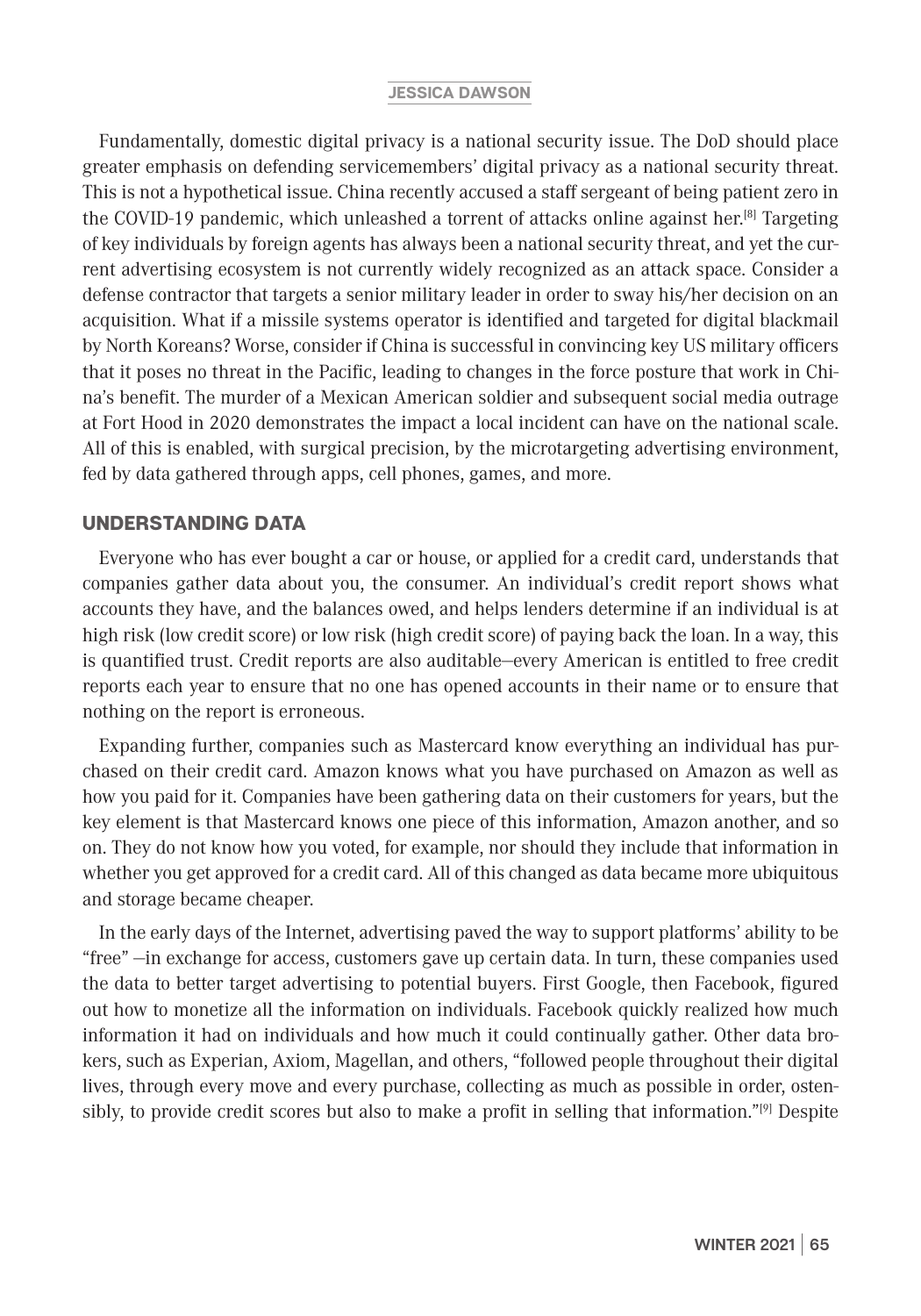initial outrages over privacy invasion, it became second nature to expect everything for free or low-cost subscriptions—music in terms of apps like Pandora, Spotify, or YouTube in terms of free music videos, tv shows etc., or Tiktok, allegedly the last happy place on the Internet. All this entertainment was accessed for free—or was it? The old adage that if you are not paying for a product you are the product is not entirely true. Not only are we the product but every aspect of our daily lives provides the raw material for this entire economic model. Companies are making billions of dollars off everyday life events with functionally no oversight, no regulation, and no meaningful ability to opt out.<sup>[10]</sup>

## ADVERTISING THEN AND NOW

There is an old quote in advertising that about 50% of it works, but advertisers don't know which  $50\%$ .<sup>[11]</sup> Advertising has always been only "one small piece of getting consumers to buy"<sup>[12]</sup> and exists within a larger cultural framework. The holy grail of advertising has always been "bring a particular message to a particular moment to have a high probability of influencing their behavior."[13] That desired behavior change has typically been targeted toward purchasing a product, and "mass behavior medication techniques [were defined as] unacceptable threats to individual autonomy and the democratic order." $[14]$  This instrumentarian power has been justified as unavoidable and inevitable in the pursuit of more targeted advertising. Yet, only once the power of this data began being used for political purposes did governments and people slowly begin to realize the level of influence a few private companies exert over their perception. Over the last 20 years, new "more complex means of behavior modification" have emerged along with a new, logic-based "instrumentarian power [which] knows and shapes human behavior towards other's ends."<sup>[15]</sup> While culture is a highly contested concept, for this article, it will be defined as "an attention-focusing institution."<sup>[16]</sup> Social media design has been focused on capturing and selling access to that attention by better targeting content to keep people engaged.[17] Political advertising has benefited tremendously from this new, highly detailed information about potential voters.

Social science research typically uses demographic groups such as race, gender, and political affiliations to identify social groups' patterns and trends. For example, the 1980 election was the first time there was a significant gender gap between women and men voters in support for President Reagan.[18] Prior to surveillance capitalism enabling targeted advertising, political advertising was similar to other social science research. People were broken into large categories using variables that served as proxies for meaningful behavior.<sup>[19]</sup> Women were more likely to vote for education and healthcare than men, who were more likely to be motivated by national defense issues and the economy. Republicans were motivated by different issues than Democrats.[20] However, these categories have historically been large and imprecise, which meant messaging had to be broad, and, as a result, broad messages would not necessarily resonate with the intended audience.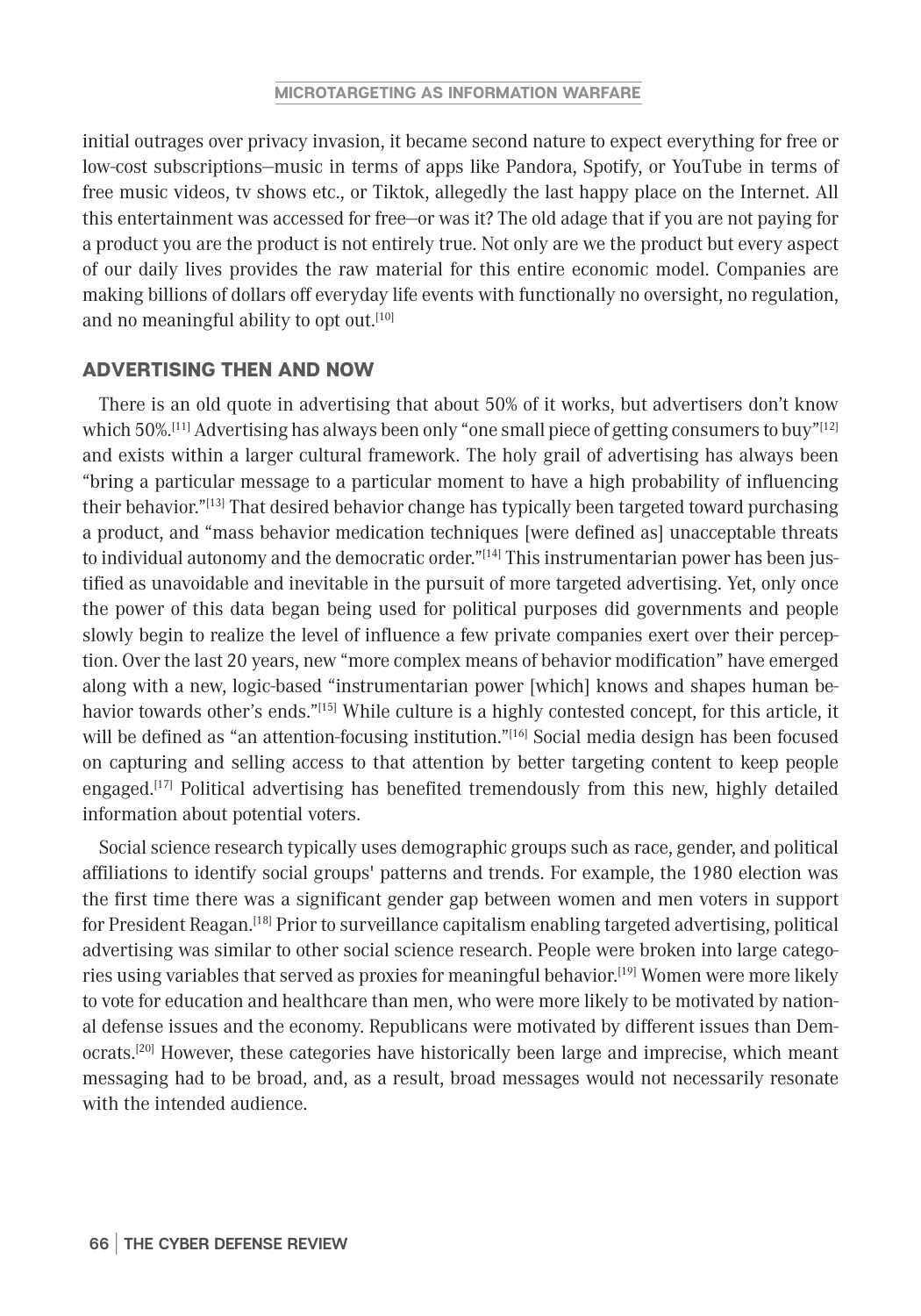In order to understand why the transition to surveillance capitalism has enabled a new form of information warfare, we must first understand microtargeting as enabled by algorithms. These algorithms—computer code that shapes outcomes and records the responses—should be understood as "products of social forces." $[21]$  These algorithms did not always reflect such detailed knowledge about individual users; however, as more and more users "shared" more and more details about their lives, Facebook realized it had tremendous pools of new data from which to glean—and monetize—insights. "When people signed on to play games such as Candy Crush on Facebook, and clicked "yes" to the terms of service for that third-party app, they were opting in to give their data and the data of all their friends, for free, to the app developers and then, inadvertently, to everyone with whom that app developer had decided to share the information."[22]

Data-driven insights could be used to better target advertising in more and more effective ways. In his book *Mindf\*ck*, Cambridge Analytica whistleblower Chris Wylie describes discovering suburban women who do yoga, shop at Whole Foods, and yet attend anti-LGBTQ churches and donate to anti-gay causes.[23] Messages targeted to a voter in this demographic would have to be wholly different than messages targeted toward women who match those same demographic characteristics but do not attend anti-LGBTQ churches. A Facebook employee was stunned to discover that advertisements for TikTok that looked like they would be better targeted toward teen girls were in fact accurately targeted toward his demographic: middle aged men were being targeted with videos of teen girls dancing.The accuracy of these algorithms is still being investigated by researchers but evidence suggests that "based on only sixty-eight Facebook 'likes' an individual user might have garnered…those few 'likes' [could] predict skin color, sexual orientation, political party affiliation, drug and alcohol use, and even whether a person had come from an intact or a divorced household."[24] Data-enhanced modeling is arguably more accurate than human assessments. $[25]$  The more data available to these companies, the greater accuracy that these messages can be targeted to drive desired behavior. There is a saying that "Google knows you better than your mother" because it has access to nearly every aspect of an individual's online activity from appointments, to meetings to photos and searches, which may be highly embarrassing if they were ever to become public.<sup>[26]</sup> The Facebook newsfeed is not displaying articles and updates in chronological order—users are seeing content that is continually tested to capture more of the user's attention and spark emotional response.[27]

## FROM MICROTARGETING POLITICAL MESSAGES TO SOCIAL CONTROL

As early as 2011, the Defense Advanced Research Projects Agency (DARPA) researched social media information-sharing patterns and social media psychological profiling.[28] Combining demographic information with psychological profile information like the Big Five Personality test apparently increased the accuracy of voting messaging.<sup>[29]</sup> The Big Five Personality trait test measures people along five-axes: openness, agreeableness, conscientiousness, neuroticism,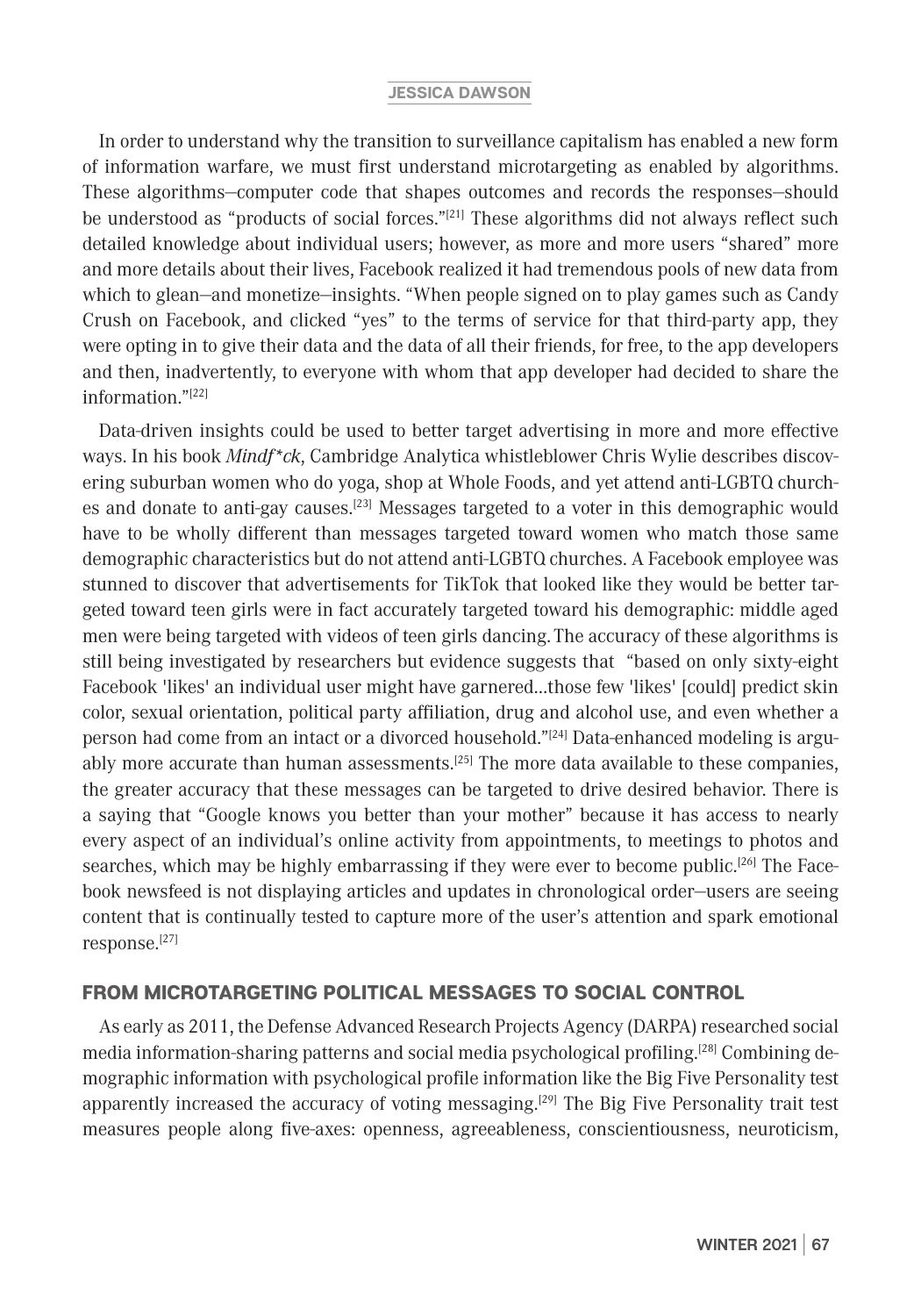and excitableness.[30] For example, according to Cambridge Analytica's research, Republicans tend to rate higher on conscientiousness than Democrats. The 2008 Obama campaign was one of the first to purchase additional data such as magazine subscriptions and automobile buying history to provide "more context to each voter...yielding far more accurate information."<sup>[31]</sup> The possibilities for using this detailed information to inform political messaging were realized early on by the Obama campaign, which was the first to use the term "persuadables" in attempting to quantify how likely some voters were to be persuaded to cast their vote for Obama.[32] A key aspect of these efforts is a form of experimentation known as A/B testing to find the right content to elicit the desired response.

Following the 2016 presidential election, people became aware of the scale and detail associated with microtargeting political campaigns. As a result, Cambridge Analytica became one of the most notorious examples of data-assisted political microtargeting. It took traditional voter research and aggregated it with unprecedented levels of data. Cambridge Analytica developed an app called "My Personality…to build the first precise models of millions of Facebook users."[33] It combined census data with political affiliation with shopping preferences. From Experian, it purchased "airline memberships, media companies, charities, amusement park attendances as well as government licenses."[34] Combing all of this along with social media information, church attendance behavior, personality information, and voter polling provided a level of detailed analysis on individuals broken down by voting district.<sup>[35]</sup> By framing messaging according to "psychometric profiles," behavior modification can be achieved more reliably. "Persuasive appeals that were matched to people's extraversion or openness to experience level resulted in up to 40% more clicks and up to 50% more purchases than their mismatching or un-personalized counterparts."<sup>[36]</sup> Some of the marketing material claimed to have up to 750 data points per person. The company also used traditional social science research methods like focus groups to determine what issues on the ground people cared about rather than relying on representative surveys. This gave its analysts powerful underlying knowledge of their target audiences. For example, the slogan "Drain the Swamp" rose out of focus groups conducted two years before the 2016 election.<sup>[37]</sup>

Beyond domestic political campaigns, governments like the People's Republic of China are using data-driven analytics to exert social control over their own population. Over 1 billion Chinese users conduct over 60% of their transactions through the app WeChat,<sup>[38]</sup> giving the Chinese Communist Party (CCP) data not only about what people are buying but also the opportunity to deny people the ability to make purchases. WeChat "is state-recognized, electronic social-security identification and ID card" that "is the dream of the surveillance state."<sup>[39]</sup> China has used WeChat to crack down on anything which poses a threat to the harmony and stability of the state. For example, it has 75 behavioral indicators such as growing a beard or calling a relative overseas that allegedly indicate potential religious radicalization.[40] This is not merely a concern for China's citizens. Tencent, a China owned company that is one of the largest gaming companies in the world, owns major stakes in popular games like Fortnite (console-based), Riot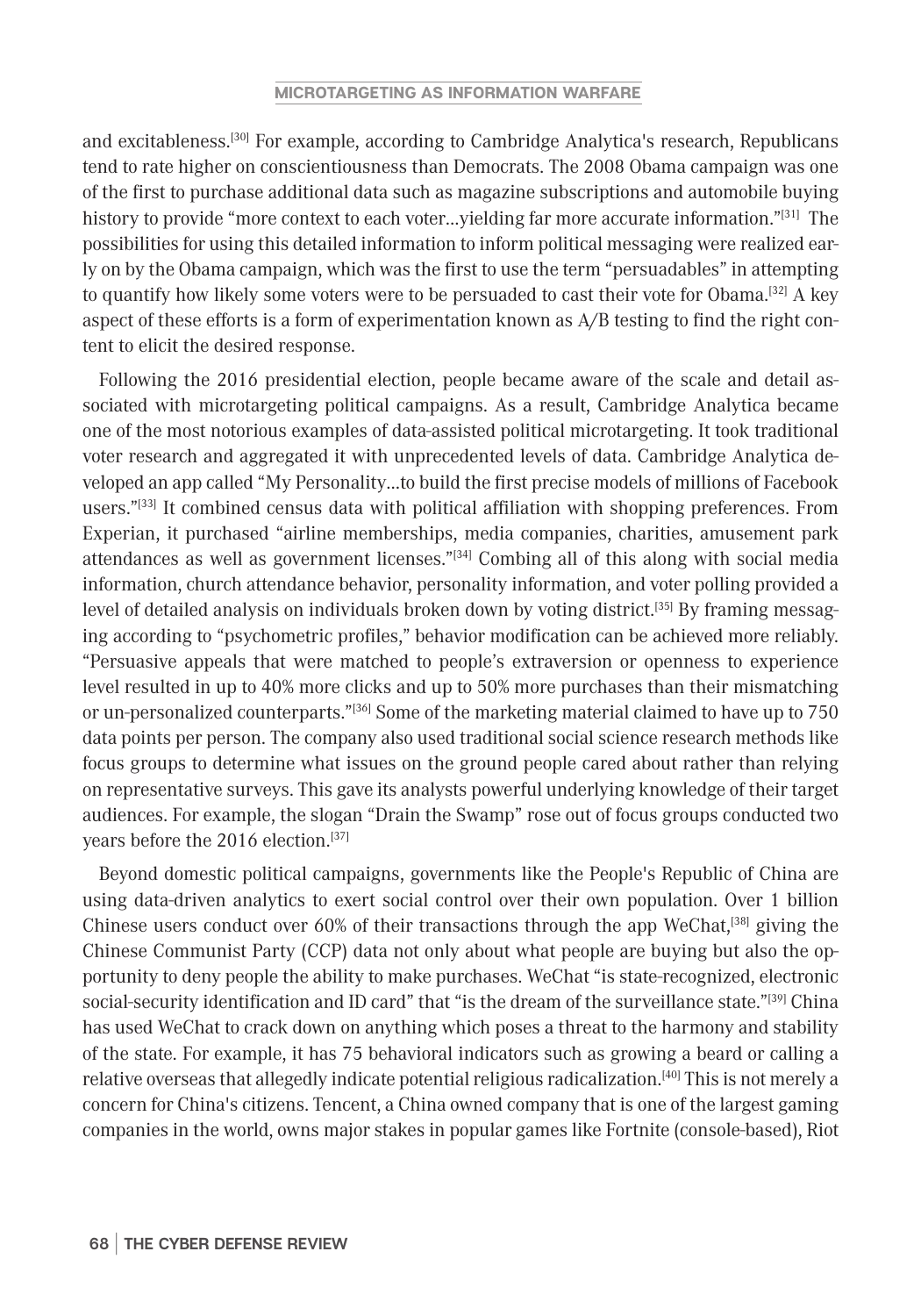Games (pc games), and Supercell (mobile). Recently, the U.S. Congress has begun questioning what data is being gathered and collected by the company and sent back to China's servers. [41] Tiktok and Zoom have also come under scrutiny due to lack of clarity over what is gathered from individuals' devices and sent back to China. While Chinese data collection is perceived as a national security threat, domestic data collection is viewed as a digital privacy issue—these are not separate issues. Domestic digital privacy is fundamentally linked to national security.

# MICROTARGETING AS INFORMATION WAR

The main difference between political microtargeting and military information operations is who is doing the targeting and who is the target. Information warfare is defined as "planned operations to convey selected information and indicators to foreign audiences to influence their emotions, motives, objective reasoning, and ultimately the behavior of foreign governments, organizations, groups, and individuals in a manner favorable to the originator's objectives."<sup>[42]</sup> There is very little difference between the methods of analysis, data collection, and actions used to influence behavior. Information warfare campaigns develop "insights on how best to persuade the target to change its behavior to one that is more favorable to US interests."[43] Consumer patterns used in advertising help reveal additional insights about a population such as life course events. One now notorious story about successful digital targeting of advertising is the story of a father who received advertising for babies only to discover that his daughter was pregnant. The algorithm knew before she had told him.[44]

The fact that one is used on perceived foreign adversaries, whereas one is used to sell the latest hot holiday toy or to influence elections, is a distinction without a difference. The objective of surveillance capitalism-enabled advertising and information warfare is the same: to influence an individual's behavior change in support of someone else's goals. In advertising, the goal is to motivate someone to make a purchase or sign up for a mailing list or otherwise take action related to the sale of a product. What happens when these tools are used for darker purposes?

Social media reveals what people attach themselves to and data-aggregated microtargeting has allowed it to be weaponized.<sup>[45]</sup> In the US, the digital advertising market is estimated to be worth over 32 billion as of 2017, and the vast majority of this spending is concentrated on Facebook and Google.[46] This is only the advertising spending—not the value of the data gathered and purchased. Recent independent investigations have raised questions about the accuracy of the ad campaigns on Facebook with Uber revealing they had cut their advertising budget by two thirds and saw no change in their engagement. The actual scope and value of this market are surprisingly difficult to measure, but using proxies, they can be estimated. For example, the smart home market, which includes things like Nest thermostat or Ring doorbell, is estimated to be worth "36 billion dollars in 2018 and expected to reach 151 billion by 2023." $[47]$  The smart home market is an excellent example of the scale and scope of surveillance technologies.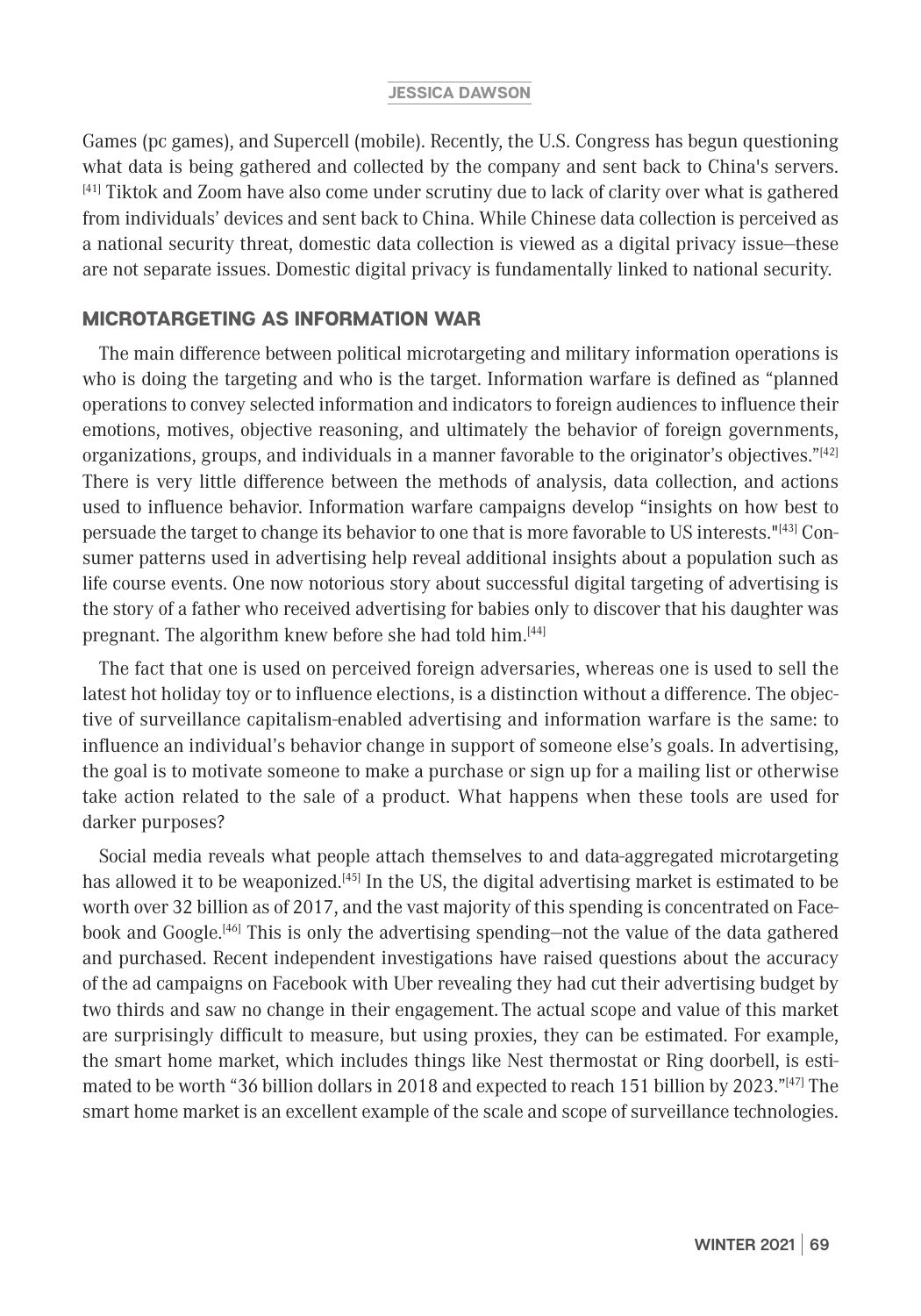Consider when Sarah Huckabee Sanders, the White House press secretary, tweeted about her 2-year-old being able to buy toys via Alexa. $^{[48]}$  Sanders informed the entire world that she—a person with direct daily access to the President of the United States—had what was functionally a listening device *in her home*. While there is no evidence her smart speaker was hacked, it remains a potent vulnerability for everyone.

The information extracted by the surveillance economy has granted anyone with the means to access these systems "direct access to the minds and lives of guards, clerks, girlfriends…a detailed trail of personal information that would previously have taken months of careful observation to gather."<sup>[49]</sup> Individual cell phone users can be tracked using location-based information updated in real time.[50] Recently, undergraduates at Harvard combined information available on the dark web with a purchased Experian database to identify nearly 1,000 high-net worth individuals in Washington, DC. "They were able to identify 1,000 people who have a high net worth, are married, have children, and also have a username or password on a cheating website. Another query pulled up a list of senior-level politicians, revealing the credit scores, phone numbers, and addresses of three U.S. Senators, three U.S. Representatives, the mayor of Washington, DC, and a Cabinet member."<sup>[51]</sup> The sheer magnitude of information commercially available on individuals at scale makes it critically important that researchers understand "which behaviors of large groups of people can be influenced by applying psychological mass persuasion-both in their interest and against their best interest."<sup>[52]</sup> This information is available legally from a wide variety of data brokers to anyone, including US adversaries.

## ALGORITHMIC POLARIZATION

Fake news spreads faster than accurate news,<sup>[53]</sup> breaking down trust in institutions<sup>[54]</sup> that was already eroding over the last 40 years of growing economic inequality.<sup>[55]</sup> Following the Senate investigation into Russian election interference, the bipartisan, unclassified report detailed how Russian operatives targeted infrastructure during the 2016 US election using Facebook-targeted advertising.[56] Additionally, Russian active measures used social media to exacerbate existing cultural tensions within the US.[57] Not everyone was caught unaware: Black feminists online realized some accounts were masquerading as Black activists and quickly began working together to identify misinformation attempts with the hashtag #yourslipisshowing.<sup>[58]</sup> Social media content is optimized to produce polarizing content<sup>[59]</sup> and researchers have demonstrated the contagion effect of highly emotional content.<sup>[60]</sup> The social contagion effect of social media has been well documented. Facebook suffered an incredible backlash when it was revealed that it had manipulated people's emotions by choosing happy or sad post updates and then monitoring people's subsequent reactions.<sup>[61]</sup> Other research has demonstrated the contagion effect of domestic terror groups.<sup>[62]</sup> The US military is not immune to these polarization effects, creating a significant attack surface for adversaries to weaponize against DoD. And yet, the ability to understand the attack surface within DoD is limited by law, some of the only legal restrictions that exist restricting who can access these data.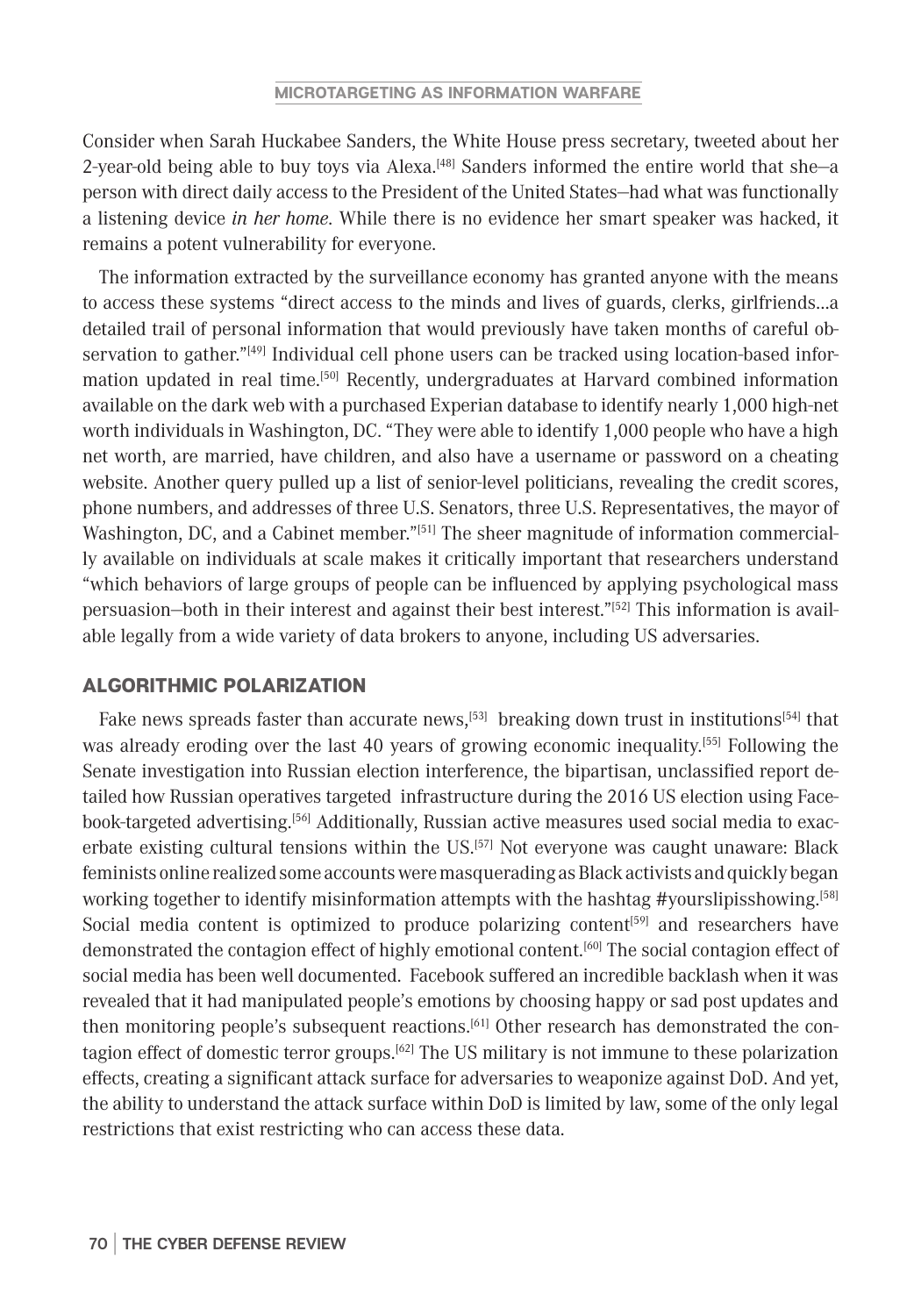## OPERATIONAL VULNERABILITIES

DoD is legally restricted from "collecting intelligence against US persons" by Executive Order (E.O.) 12333.[63] This, along with service-specific regulations like Army Regulation 381-10, has been interpreted to restrict analysis of publicly available data such as the data gathered on social media platforms or other data brokers. While there are exceptions to these legislative restrictions, the Army has largely kept hands off of domestic social media or its understanding of the underlying data. The result of this is that there is no agency within the Army charged with understanding the ways in which US adversaries can manipulate the domestic information warfare space. Despite the fact that this data about US forces is readily available to our adversaries, the Army is unable to assess or respond to threats in the social media space. For example, when a recent case at Fort Hood involving missing soldier Vanessa Guillen went viral, Army leaders did not have the appropriate tools to understand the domestic social media situation, i.e., how the message was being amplified and spread.<sup>[64]</sup>

The restraint on the US government's ability to understand its own population's social media and digital footprint ignores the ability of other governments and other agencies to engage in this same behavior. *The New York Times* recently purchased cell phone data on over two million users and showed how it was able to individually track people to and from work at the Pentagon.[65] This regulatory gray zone also ignores how government agencies can contract around these restrictions. Recently, *The Wall Street Journal* reported that the Department of Homeland Security (DHS) had purchased commercially available cell phone location data to target undocumented immigrants.[66] The DoD is not completely unaware of these vulnerabilities and has purchased some of these databases in order to aid foreign operations.[67] After a Strava database leak revealed forward operating base perimeters due to personal GPS training devices, the military banned its use in deployed environments.<sup>[68]</sup> It has also banned the China-owned app TikTok from government cell phones but has not taken steps to prohibit soldiers from having it on their personal devices.[69] These are good first steps, but the implications are much bigger than specific apps or locations.

The misinformation environment is not only an overseas operational concern. The considerable misinformation surrounding masks during the COVID pandemic negatively impacted training and readiness for the military. Entire ships were docked as the crew became infected and the military infection rate in some cases exceeded the national level.<sup>[70]</sup> The military is made up of regular Americans and is not immune to the political debate about masks and freedom.[71] Algorithmic targeting of servicemembers with misinformation has a very different impact on national defense than on other communities, and these consequences do not disappear within the geographic boundaries of the US.

Military social media guidance offers limited utility in protecting users' data from data collection. Other than the U.S. Special Operations Command privacy quick reference guides sheets, there is no policy or directive outlining how soldiers can or should remove their information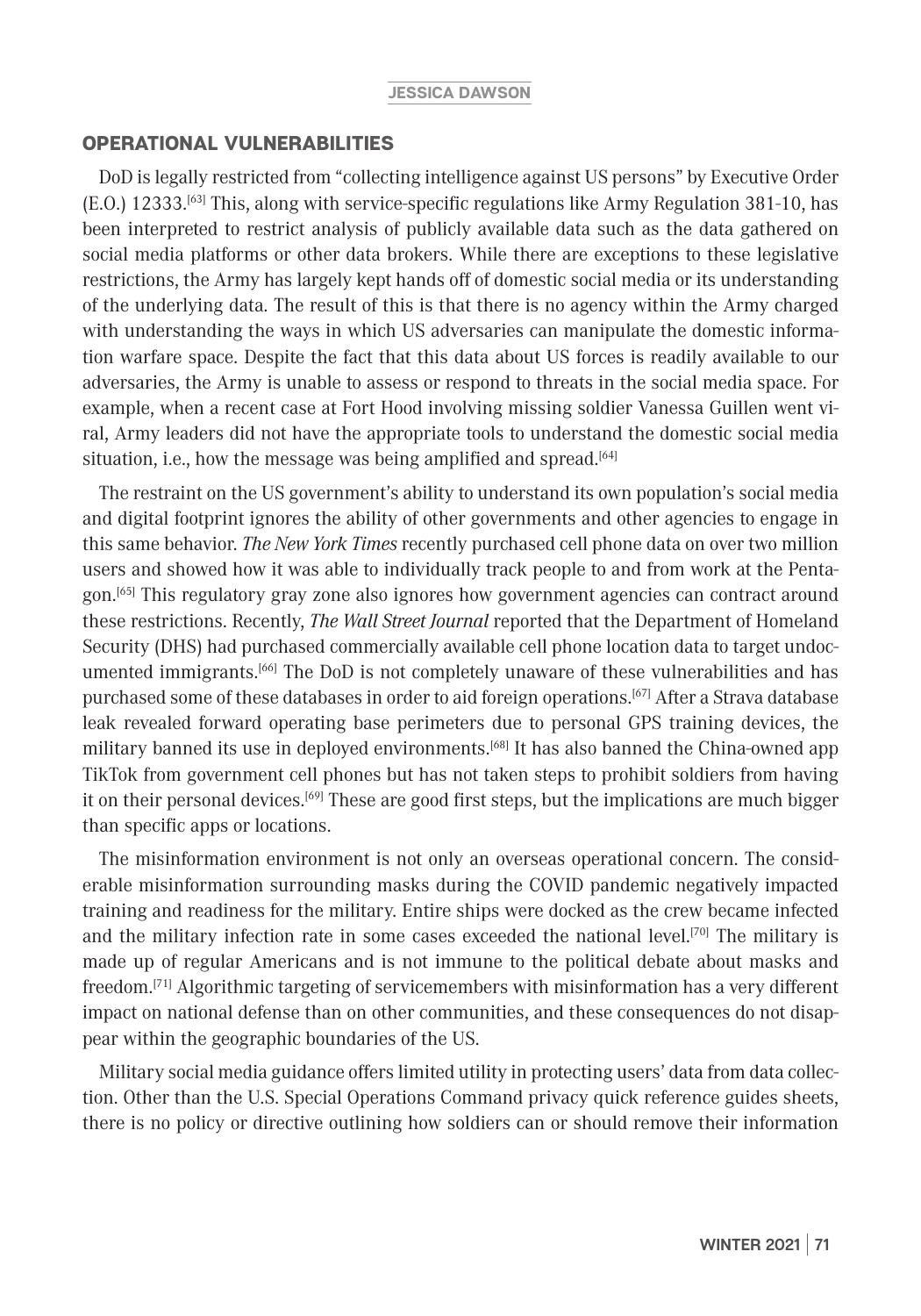from public databases such as Spokeo or others. Servicemembers are not advised to avoid popular but famously insecure email services like Gmail, Yahoo, or MSN. Soldiers receive no advanced warning about the risks of installing Facebook's Messenger on their phones, which gives the company access to their photos, contacts, location data, and messages.<sup>[72]</sup> Given the notorious difficulty of using DoD systems, forcing soldiers off free tools would likely backfire, but beyond that, any guidance targeted at the individual level is destined to fail. Collective efforts are necessary.

## RECOMMENDATIONS

There is no way for any individual to tackle the surveillance economy.[73] Individual privacy is networked and connected.[74] Even if an individual does not have a Facebook account, Facebook has a shadow account for them,<sup>[75]</sup> collected from friends' phones, contact lists, and emails as well as data Facebook itself purchases. Privacy is not an individual effort; it is networked and requires networked solutions.[76] Location data cannot be turned off due to user requirements to ping the nearest cell phone tower and most apps fail to work if they don't have location data enabled. Additionally, the no/low cost of the current ad supported model enables public entities like schools to pivot online with little cost. Google Classroom, for example, offers cashstrapped school districts digital access but at the cost of children's privacy.<sup>[77]</sup> These tools are not inherently evil, but the lack of control and oversight over who can access their data, and with what data sets they can be combined, should be more highly scrutinized and regulated by governments. These tools are far beyond any individual's ability to manage.

The European Union's General Data Protection Regulation (GDPR) and the State of California have taken meaningful action to regulate the data privacy market, but these protections are only the beginning of what is required.<sup>[78]</sup> DoD should engage with the major social media companies to have them remove military servicemembers and their immediate family members from algorithmic targeting. DoD should also work with data brokers to prevent any servicemembers and their immediate families from having their data collected or sold. Companies that sell smart devices should be required to segregate data that comes from military households to prevent it from being converted into covert surveillance,<sup>[79]</sup> much as Furbies were once banned from secure facilities. The California Consumer Privacy Protection Act, which went into effect in 2020, allows individuals to request their information be deleted—DoD should preemptively do this for all servicemembers and families. Deleting this data would make it more difficult for individuals to be targeted for an online harassment campaign such as the sergeant accused by China of being COVID patient zero.[80] Preventing the data from being bought and sold would be another layer of protection for individuals.

Another recommendation is to limit the level of experimentation that social media companies conduct on the population. Social media companies should be subject to the same human experiment restrictions as academic institutions and medical companies. Facebook has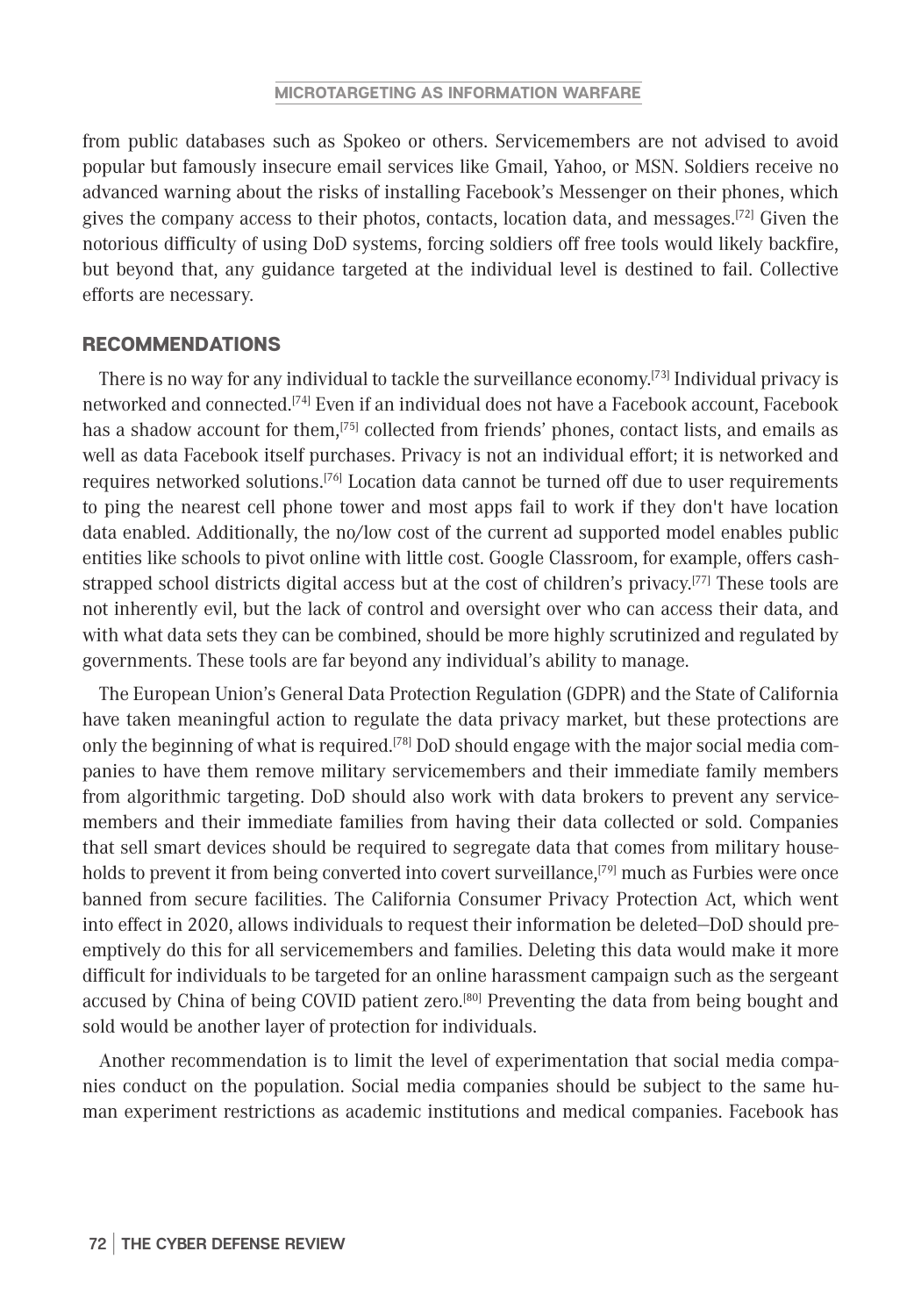conducted psychological experiments on emotional contagion,<sup>[81]</sup> and the platforms are constantly being tested and revised to optimize for capturing attention. More insidiously, however, are reported Cambridge Analytica experiments that evaluated the relationships between personality and political outcomes<sup>[82]</sup> and also targeted "those who were more prone to impulsive anger or conspiratorial thinking"<sup>[83]</sup> with messages designed to inflame and provoke them, all without any meaningful informed consent. Medical companies and academic institutions are not allowed to conduct research on human subjects without informed consent and oversight to determine whether the value of the experiment is greater than the potential harm. Human subjects research was first limited after the horrors of the experimentation conducted under the Nuremberg Laws. Psychological manipulation research by the government, universities, and hospitals is dramatically limited due to concerns over individual autonomy, meaningful consent, and abusive practices.[84] Social media companies' experiments on populations should be held to the same oversight and regulation as hospitals and academic research in order to provide oversight and prevent harm.

Furthermore, the algorithms being used are opaque and not widely understood. Recent research has demonstrated how the Russians have weaponized fake military profiles against constitutional foundations such as the right to protest or certain political parties,[85] eroding US citizens trust in their military and their government. These social media companies have "allowed attack vectors on our societal cohesion…[given] direct access to the minds of US citizens."[86] Given that social media has been linked to genocide, $[87]$  any future changes to the platforms should be halted until the algorithms' effects on individuals and society are better understood.[88] No military in its right mind would allow its servicemembers to be experimented on; yet, that is exactly what happens every day with misinformation on social media.

Part of this oversight should be to require researchers be given direct access to data and algorithms in order to understand the social and psychological aspects of social media microtargeting. There are very real questions about the validity of the claims made by these marketing companies.[89] If data is not the promised new oil but rather snake oil, governments have an obligation to reign in a potentially fraudulent market.<sup>[90]</sup> Currently, researchers are limited to what data is released by the platforms and are unable to meaningful replicate studies to test whether private companies like Cambridge Analytica actually manipulated election outcomes.[91]

 Academic researchers are unable ethically to conduct the same experiments Facebook and other companies have performed and these companies should be required to grant access to universities and government agencies in order to determine what worked and how to defend against these tactics in the future. Access to this data should be highly restricted given national security concerns.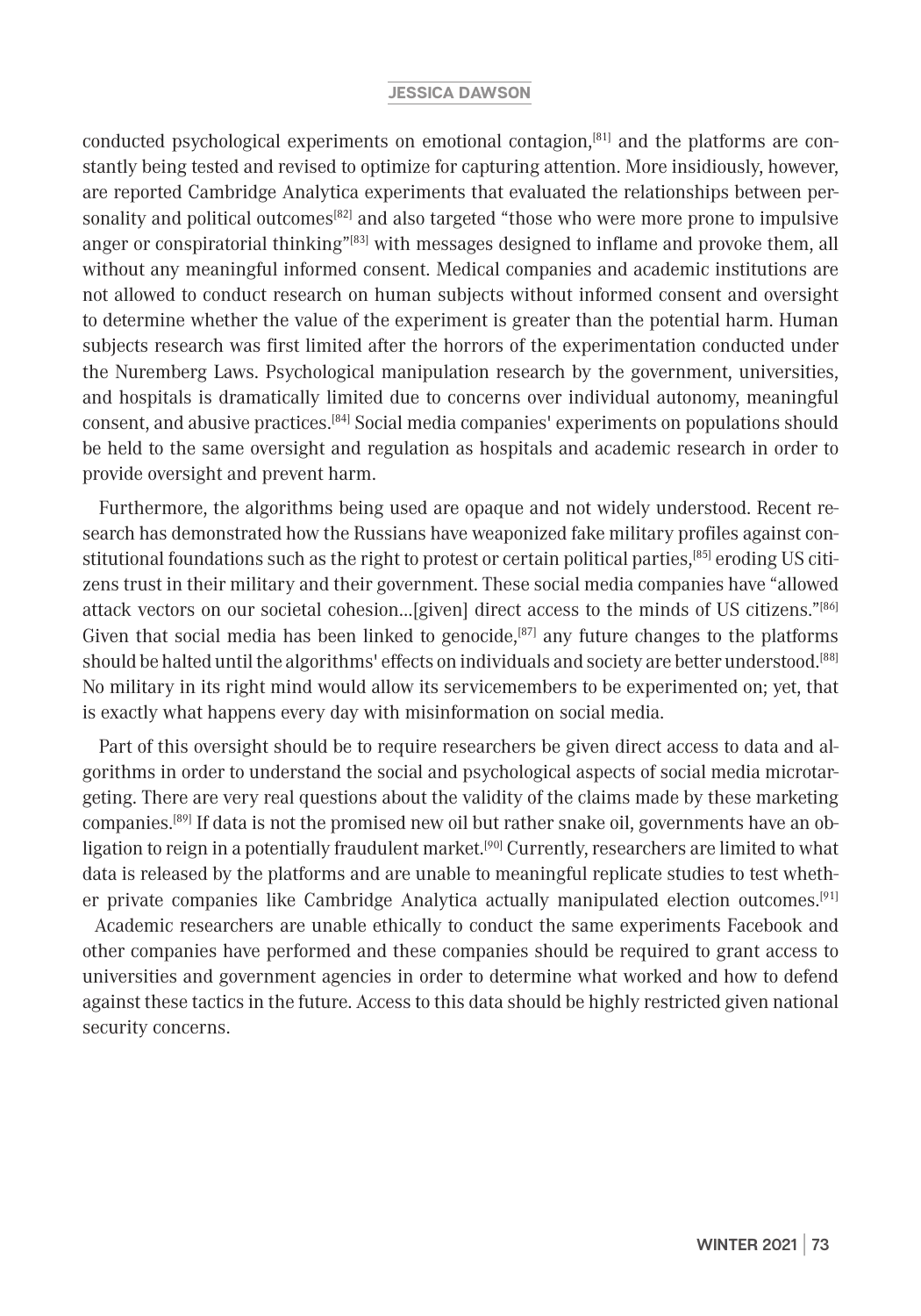#### **CONCLUSION**

Information microtargeting, surveillance capitalism, modern advertising, and foreign influence operations are essentially synonymous and represent a national security concern that DoD and the rest of the federal government must address. In today's media environment, however, "if you make it trend, you make it true."<sup>[92]</sup> The ability to target the trending message toward people more likely to be receptive to it reduces national security and further erodes already weakened trust in institutions. Because nearly all of this data is available for purchase by anyone, surveillance capitalism has opened up an information warfare attack space on the American people, one the DoD is currently unprepared to defend. While there are limitations to what messages the US government can target at its citizens, $[93]$  there are very few limitations on what foreign governments can target toward other populations. Current limitations are based on terms of service violations rather than national security concerns. This should stop. Facebook founder Mark Zuckerberg has stated that his company will not fact check political advertisements.<sup>[94]</sup> It has outsourced its content moderation to contractors, several of whom suffer from PTSD due to the horrors of the content to which they have been exposed.<sup>[95]</sup> Zuckerberg argues that Facebook's success is patriotic in order to stand as a bulwark against China's dominance<sup>[96]</sup>—this a deflection attempt disguising the fact that Facebook serves its own ends and not national interests.[97] There is bipartisan acknowledgment that Russia sponsored several disinformation campaigns within US geographic boundaries during the 2016 campaign.[98] Facebook initially dismissed these claims, but, as evidence mounted, it was forced to acknowledge abuse of its system.[99]

The microtargeting environment enabled by surveillance capitalism sacrifices collective security in the name of a free-market economy. Governments must wrestle with the implications of the surveillance economy sooner rather than later. This pits the interests of the companies profit—against the Constitution and interests of national security. This is a false dichotomy. Profit tends to do better in a stable society—destabilized societies do not buy things on the Internet. There is nothing in the Constitution that prevents the government from regulating industries, especially dangerous industries and their products. For all the good these technologies have enabled, there is ample evidence that they are enabling the erosion of the foundations of freedom and democracy. Since most of these companies are based in the US, taking meaningful action to limit their reach and power over American citizens' digital lives would have meaningful global impact. It would also reestablish the US global commitment to values such as freedom and democracy by reigning in tools currently being used to undermine both. It would also offer an alternative to the global worldview of the People's Republic of China that prioritizes harmony aligned with China's interests over any conception of human rights and uses vast digital surveillance to accomplish this compliance.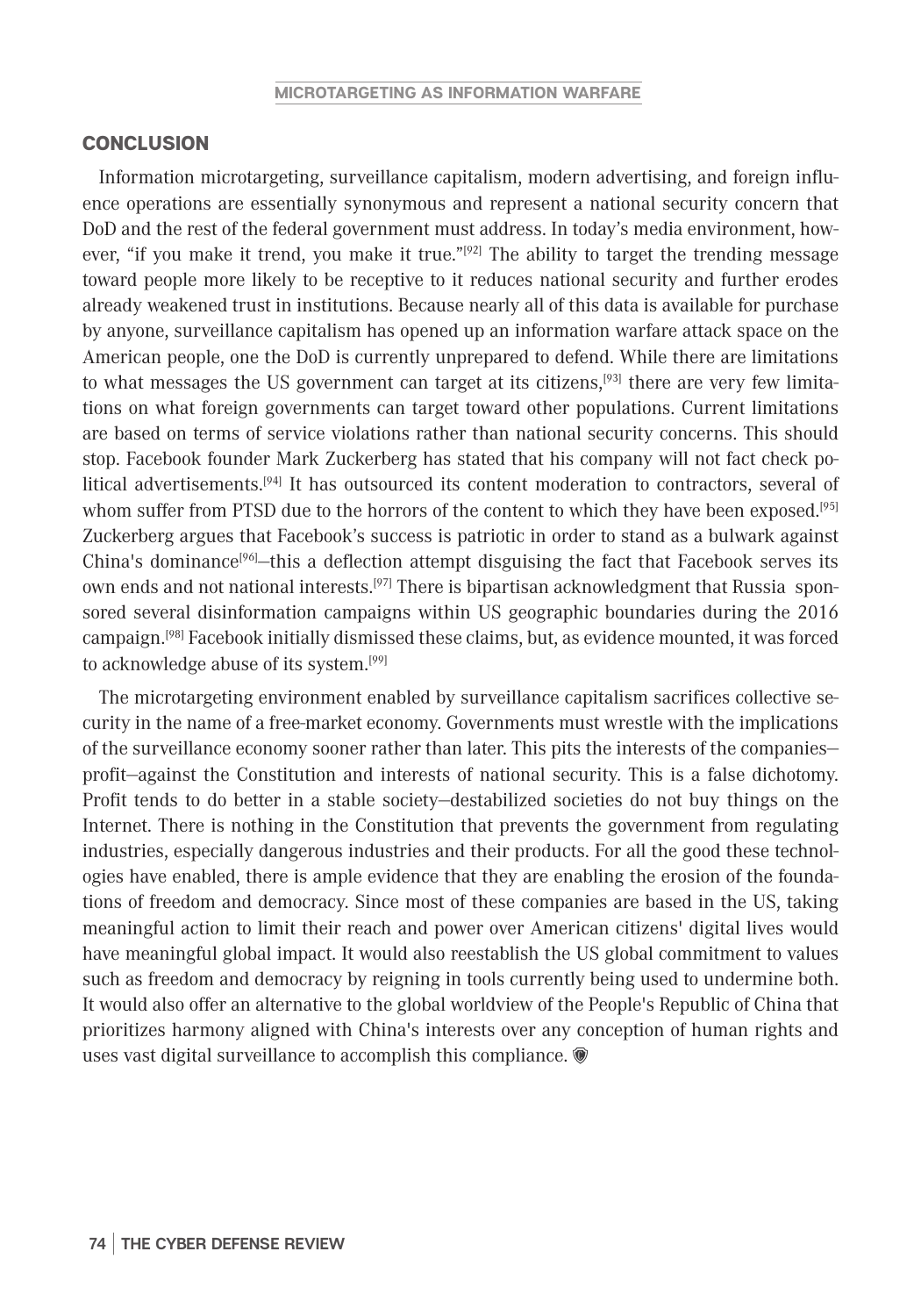- 1. Bryan Sparling, "The Zhenhua Leak, IOS 14 and National Security.," LinkedIn, September 24, 2020, https://www.linkedin.com/pulse/zhenhua-leak-ios-14-national-security-bryan-sparling.
- 2. *The Age of Surveillance Capitalism: The Fight for a Human Future at the New Frontier of Power,* 1st edition (Location?PublicAffairs, 2019), 8.
- 3. Christopher Wylie, *Mindf\*ck: Cambridge Analytica and the Plot to Break America* (New York: Random House, 2019); Brittany Kaiser, *Targeted: The Cambridge Analytica Whistleblower's Inside Story of How Big Data, Trump, and Facebook Broke Democracy and How It Can Happen Again* (Location?Harper, 2019); Sasha Issenberg, *The Victory Lab: The Secret Science of Winning Campaigns,* Reprint edition (New York: Broadway Books, 2013).
- 4. Zeynep Tufekci, *Twitter and Tear Gas: The Power and Fragility of Networked Protest*, Reprint edition (New Haven, CT: Yale University Press, 2018).
- 5. "Communications Decency Act," 47 U.S. Code § 230, accessed November 19, 2020, https://www.law.cornell.edu/uscode/text/47/230.
- 6. Facebook, "Case Study: Reaching Voters with Facebook Ads (Vote No on 8)" (Menlo Park, CA: Facebook for Government, Politics & Advocacy, July 2011), https://www.facebook.com/notes/us-politics-on-facebook/case-study-reaching-voterswith-facebook-ads-vote-no-on-8/10150257619200882.
- 7. Channel 4 News InvestigationsTeam, "Revealed: Trump Campaign Strategy to Deter Millions of Black Americans from Voting in 2016," Channel 4 News, September 28, 2020, https://www.channel4.com/news/revealed-trump-campaignstrategy-to-deter-millions-of-black-americans-from-voting-in-2016.
- 8. Dan Patterson, "Trolls Are Spreading Conspiracy Theories That a US Army Reservist Is 'COVID-19 Patient Zero,' China Is Amplifying That Disinformation," *CBS Evening News*, April 30, 2020, online edition, https://www.cbsnews.com/news/ coronavirus-patient-zero-china-trolls/.
- 9. Brittany Kaiser, *Targeted: The Cambridge Analytica Whistleblower's Inside Story of How Big Data, Trump, and Facebook Broke Democracy and How It Can Happen Again*, Harper, 2019, 57.
- 10. Tim Hwang, *Subprime Attention Crisis: Advertising and the Time Bomb at the Heart of the Internet* (New York: FSG Originals, 2020); Zeynep Tufekci, "Opinion | The Looming Digital Meltdown," *The New York Times*, January 6, 2018, https://www. nytimes.com/2018/01/06/opinion/looming-digital-meltdown.html.
- 11. Bruce Schneier, *Data and Goliath: The Hidden Battles to Collect Your Data and Control Your World*, 1st edition (New York: W.W. Norton & Company, 2016).
- 12. Michael Schudson, *Advertising, The Uneasy Persuasion: Its Dubious Impact On American Society*, Reprint edition (New York: Basic Books, 1986), xx.
- 13. Zuboff, T*he Age of Surveillance Capitalism*, 78.
- 14. Zuboff, 20.
- 15. Zuboff, 8.
- 16. Schudson, *Advertising, The Uneasy Persuasion,* xxi.
- 17. Hwang, *Subprime Attention Crisis*; Vincent F. Hendricks and Mads Vestergaard, "The Attention Economy," in Reality Lost: Markets of Attention, Misinformation and Manipulation, ed. Vincent F. Hendricks and Mads Vestergaard (Cham, Switzerland: Springer International Publishing, 2019), 1-17, https://doi.org/10.1007/978-3-030-00813-0\_1.
- 18. Martin Gilens, "Gender and Support for Reagan: A Comprehensive Model of Presidential Approval," American Journal of Political Science 32, no. 1 (1988): 19-49, https://doi.org/10.2307/2111308.
- 19. Cathy O'Neil, *Weapons of Math Destruction: How Big Data Increases Inequality and Threatens Democracy*, Reprint edition (New York: Broadway Books, 2017).
- 20. Cambridge Analytica, "Key Case Studies" (Cambridge Analytica, 2015).
- 21. David Beer, "The Social Power of Algorithms," I*nformation, Communication & Society* 20, no. 1 (January 2, 2017): 4, https://doi.org/10.1080/1369118X.2016.1216147.
- 22. Kaiser, *Targeted,* 136.
- 23. Wylie, *Mindf\*ck*.
- 24. Craig Silverman and Ryan Mac, "Facebook Gets Rich Off Of Ads That Rip Off Its Users," BuzzFeed News, December 10, 2020, https://www.buzzfeednews.com/article/craigsilverman/facebook-ad-scams-revenue-china-tiktok-vietnam.
- 25. Kaiser, *Targeted*, 398.
- 26. Robert L. Mitchell, "What Google Knows About You," Computerworld, May 11, 2009, https://www.computerworld. com/article/2551008/what-google-knows-about-you.html.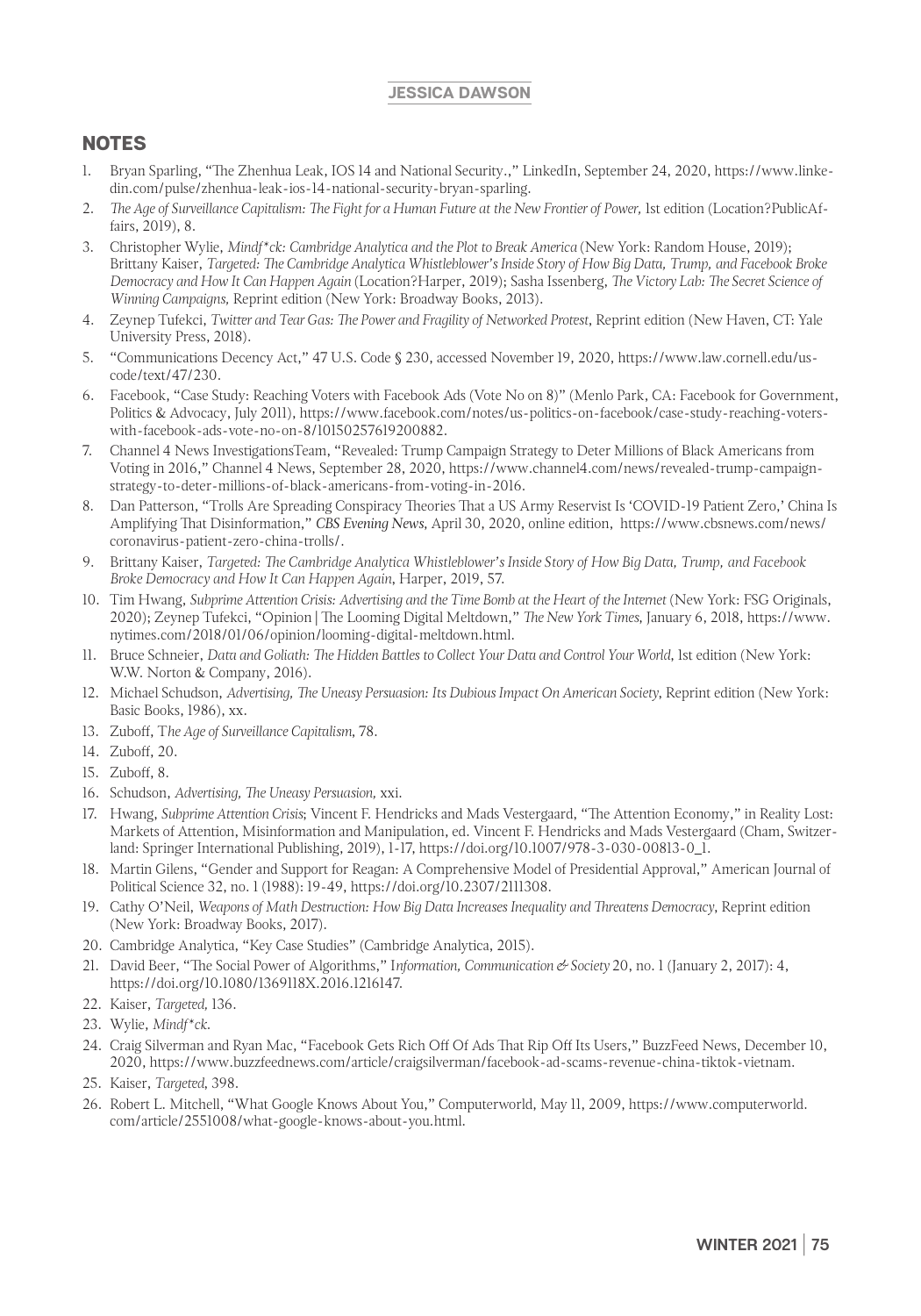#### **MICROTARGETING AS INFORMATION WARFARE**

- 27. Hendricks and Vestergaard, "The Attention Economy"; Zeynep Tufekci, "View of Engineering the Public: Big Data, Surveillance and Computational Politics | *First Monday*," First Monday 19, no. 7 (2014), https://firstmonday.org/ojs/index. php/fm/article/view/4901/4097.
- 28 DARPA, "Narrative Networks,". Defense Advanced Research Projects Agency, 2011, https://www.darpa.mil/program/ narrative-networks.
- 29. Wylie, *Mindf\*ck*; Kaiser, *Targeted*; Cambridge Analytica, "Key Case Studies."
- 30. Alan S. Gerber et al., "The Big Five Personality Traits in the Political Arena," *Annual Review of Political Science* 14, no. 1 (June 15, 2011): 265-87, https://doi.org/10.1146/annurev-polisci-051010-111659.
- 31. Wylie, Mindf\*ck, 24.
- 32. Kaiser, *Targeted*; Wylie, *Mindf\*ck*; Issenberg, *The Victory Lab*.
- 33. Kaiser, *Targeted*, 398.
- 34. Wylie, M*indf\*ck*, 72.
- 35. Wylie, *Mindf\*ck.*
- 36. S. C. Matz et al., "Psychological Targeting as an Effective Approach to Digital Mass Persuasion," Proceedings of the National Academy of Sciences 114, no. 48 (November 28, 2017): 12714, PAGE Number? https://doi.org/10.1073/ pnas.1710966114.
- 37. Wylie, *Mindf\*ck*.
- 38. Kai Strittmatter, *We Have Been Harmonized: Life in China's Surveillance State* (LOCATION?Custom House, 2020), 186.
- 39. Strittmatter, 187.
- 40. Strittmatter, *We Have Been Harmonized*.
- 41. Jenny Leonard, Saleha Mohsin, and David McLaughlin, "Tencent's Gaming Stakes Draw U.S. National Security Scrutiny," MSN, 2020, https://www.msn.com/en-us/money/other/tencents-gaming-stakes-draw-us-national-security-scrutiny/ ar-BB199H8k.
- 42. "Joint Publication 3-13.2: Military Information Support Operations" (U.S. Department of Defense, December 20, 2011), https://www.bits.de/NRANEU/others/jp-doctrine/JP3-13.2C1(11).pdf.
- 43. "Joint Publication 3-13.2: Military Information Support Operations."
- 44. Schneier, *Data and Goliath*.
- 45. Wylie, *Mindf\*ck*, 67.
- 46. Hwang, *Subprime Attention Crisis*, 13.
- 47. Zuboff, *The Age of Surveillance Capitalism*, 6.
- 48. Anna Giaritelli, "Sarah Sanders Warns Amazon about Its Echo Device: 'We Have a Problem,'" *Washington Examiner*, January 15, 2018, https://www.washingtonexaminer.com/sarah-sanders-warns-amazon-about-its-echo-device-we-havea-problem.
- 49. Wylie, *Mindf\*ck*, 49.
- 50. Stuart A Thompson and Charlie Warzel, "Twelve Million Phones, One Dataset, Zero Privacy," *The New York Times,* December 19, 2019, Online Edition edition.
- 51. Adam Zewe, "Imperiled Information: Students Find Website Data Leaks Pose Greater Risk than Most People Realize," Harvard John A. Paulson School of Engineering and Applied Sciences, January 17, 2020, https://www.seas.harvard.edu/ news/2020/01/imperiled-information.
- 52. Matz et al., "Psychological Targeting as an Effective Approach to Digital Mass Persuasion," 12714.
- 53. Sandeep Suntwal, Susan A. Brown, and Mark W. Patton, "How Does Information Spread? A Study of True and Fake News," n.d., 10.
- 54. Francesca Polletta and Jessica Callahan, "Deep Stories, Nostalgia Narratives, and Fake News: Storytelling in the Trump Era," *American Journal of Cultural Sociology* 5, no. 3 (October 2017): 392-408, https://doi.org/10.1057/s41290-017-0037-7.
- 55. Joseph E. Stiglitz, *The Price of Inequality: How Today's Divided Society Endangers Our Future,* 1 edition (New York: W. W. Norton & Company, 2012).do you have a page number?
- 56. 116th Congress, "REPORT OF THE SELECT COMMITTEE ON INTELLIGENCE UNITED STATES SENATE ON RUSSIAN ACTIVE MEASURES CAMPAIGNS AND INTERFERENCE IN THE 2016 U.S. ELECTION," Senate Report (Washington, DC: United States Senate Intelligence Committee, 2017), https://www.intelligence.senate.gov/sites/ default/files/documents/Report\_Volume1.pdf.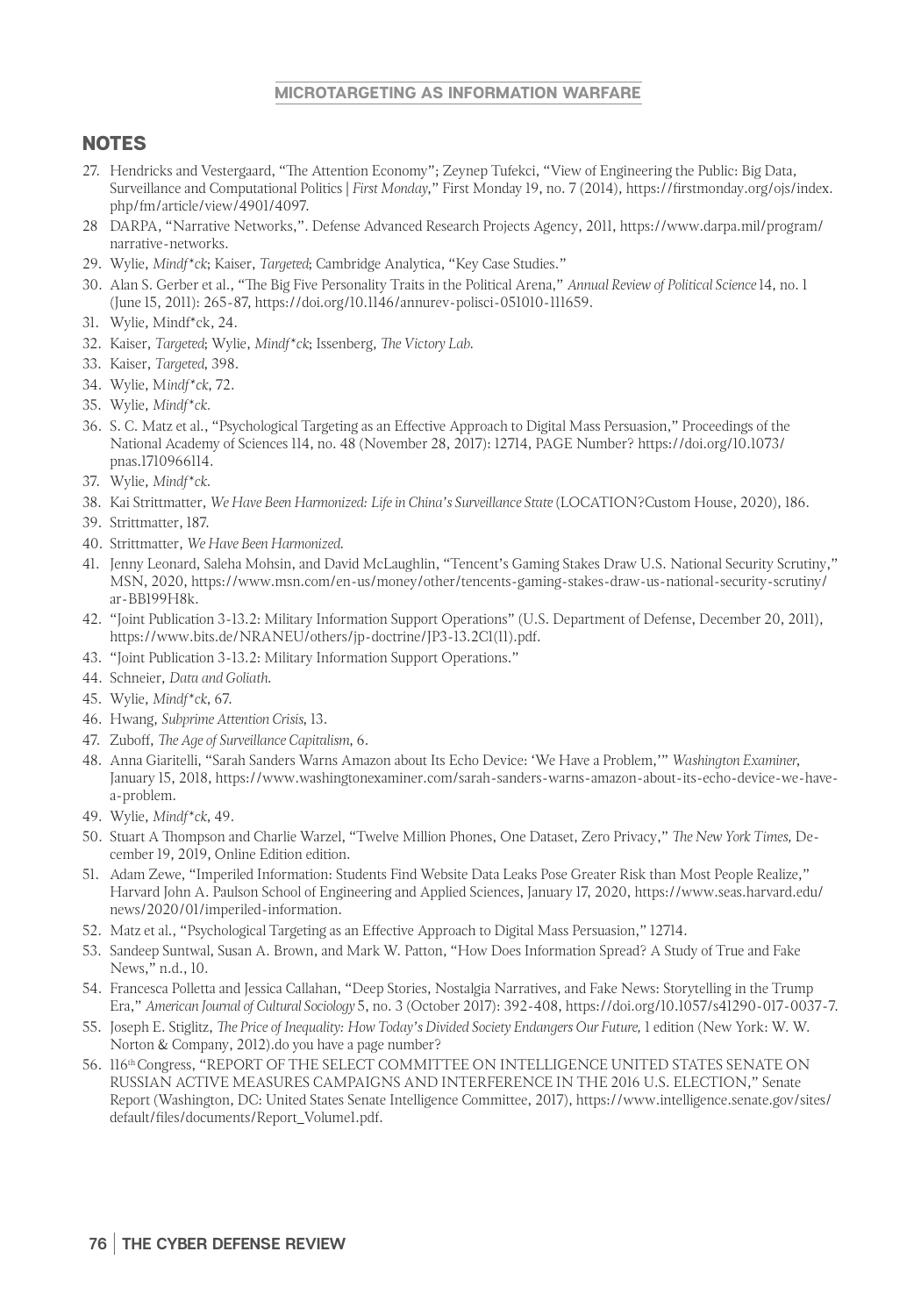- 57. Claire Allbright, "A Russian Facebook Page Organized a Protest in Texas. A Different Russian Page Launched the Counterprotest," *The Texas Tribune*, November 1, 2017, https://www.texastribune.org/2017/11/01/russian-facebook-page-organized-protest-texas-different-russian-page-l/; Andrew Weisburd, Clint Watts, and JM Berger, "Trolling for Trump: How Russia Is Trying to Destroy Our Democracy," *War on the Rocks*, November 6, 2016; Ryan Browne, "Russian Trolls Tried to Convince African Americans Not to Vote in 2016, US Senate Says," CNBC, October 9, 2019, https://www.cnbc. com/2019/10/09/senate-intel-report-russian-trolls-targeted-african-americans-in-2016.html.
- 58. Rachelle Hampton, "Years Ago, Black Feminists Worked Together to Unmask Twitter Trolls Posing as Women of Color. If Only More People Paid Attention," *Slate Magazine*, April 23, 2019, https://slate.com/technology/2019/04/black-feminists-alt-right-twitter-gamergate.html.
- 59. Zeynep Tufekci, "Opinion | YouTube, the Great Radicalizer," *The New York Times*, March 10, 2018, https://www.nytimes. com/2018/03/10/opinion/sunday/youtube-politics-radical.html.
- 60. Amit Goldenberg and James Gross, "Digital Emotion Contagion," accessed October 8, 2019, https://doi.org/10.31219/osf. io/53bdu; A.D.I. Kramer, J.E. Guillory, and J.T. Hancock, "Experimental Evidence of Massive-Scale Emotional Contagion through Social Networks," *Proceedings of the National Academy of Sciences* 111, no. 24 (June 17, 2014): 8788-90, https://doi. org/10.1073/pnas.1320040111.
- 61. Adam D.I. Kramer, "The Spread of Emotion via Facebook," in *Proceedings of the 2012 ACM Annual Conference on Human Factors in Computing Systems - CHI '12* (the 2012 ACM annual conference, Austin, TX: ACM Press, 2012), 767, https:// doi.org/10.1145/2207676.2207787; Kramer, Guillory, and Hancock, "Experimental Evidence of Massive-Scale Emotional Contagion through Social Networks."
- 62. Alex Goldenberg and Joel Finkelstein, "Cyber Swarming, Memetic Warfare and Viral Insurgency: How Domestic Militants Organize on Memes to Incite Violent Insurrection and Terror Against Government and Law Enforcement" (Princeton, NJ: Network Contagion Research Institute, 2020).
- 63. William Johnson, ed., *Operational Law Handbook* (Charlottesville, VA: Judge Advocate General's Legal Center and School, 2013), 105.
- 64. Heather Osborne and Jessica Priest, "Vanessa Guillen's Killing at Fort Hood Leaves Family Grieving, Grasping for Clues," MSN, July 18, 2020, Online edition, https://www.msn.com/en-us/news/us/vanessa-guillens-killing-at-fort-hoodleaves-family-grieving-grasping-for-clues/ar-BB16RNIl; Jim Hice, "New Leadership Named on Fort Hood in Response to Vanessa Guillen Case," MSN, September 1, 2020, https://www.msn.com/en-us/news/us/new-leadership-named-onfort-hood-in-response-to-vanessa-guillen-case/ar-BB18ByD7.
- 65. Thompson and Warzel, "Twelve Million Phones, One Dataset, Zero Privacy."
- 66. Byron Tau and Michelle Hackman, "WSJ News Exclusive | Federal Agencies Use Cellphone Location Data for Immigration Enforcement," *The Wall Street Journal*, February 7, 2020, sec. Politics, https://www.wsj.com/articles/federal-agencies-use-cellphone-location-data-for-immigration-enforcement-11581078600.
- 67. Joseph Cox, "How the U.S. Military Buys Location Data from Ordinary Apps," Vice.com, November 16, 2020, https:// www.vice.com/en/article/jgqm5x/us-military-location-data-xmode-locate-x.
- 68. Matt Burgess, "Strava's Data Lets Anyone See the Names (and Heart Rates) of People Exercising on Military Bases," *Wired UK*, January 30, 2018, https://www.wired.co.uk/article/strava-military-bases-area-51-map-afghanistan-gchq-military.
- 69. Josephine Wolff, "The Military's Ban of TikTok Is Just the Beginning," *Slate Magazine*, January 6, 2020, https://slate.com/ technology/2020/01/military-tiktok-ban-strava-genetic-testing.html.
- 70. Gina Harkins, "6 Big Takeaways from the Full Navy Investigation into a Carrier's COVID Outbreak," Military.com, September 19, 2020, https://www.military.com/daily-news/2020/09/19/6-big-takeaways-full-navy-investigation-carrierscovid-outbreak.html; Meghann Myers, "Military's COVID-19 Cases Growing at Twice the Nationwide Rate," *Military Times*, July 13, 2020, https://www.militarytimes.com/news/your-military/2020/07/10/militarys-covid-19-cases-growing-at-twice-the-nationwide-rate/.
- 71. Eric Taylor Woods et al., "COVID-19, Nationalism, and the Politics of Crisis: A Scholarly Exchange," *Nations and Nationalism*, July 19, 2020, https://doi.org/10.1111/nana.12644.
- 72. Zak Doffman, "Why You Should Stop Using Facebook Messenger," *Forbes,* July 25, 2020, https://www.forbes.com/sites/ zakdoffman/2020/07/25/why-you-should-stop-using-facebook-messenger-encryption-whatsapp-update-twitter-hack/.
- 73. Zeynep Tufekci, "Opinion | Think You're Discreet Online? Think Again," *The New York Times,* April 21, 2019, https:// www.nytimes.com/2019/04/21/opinion/computational-inference.html.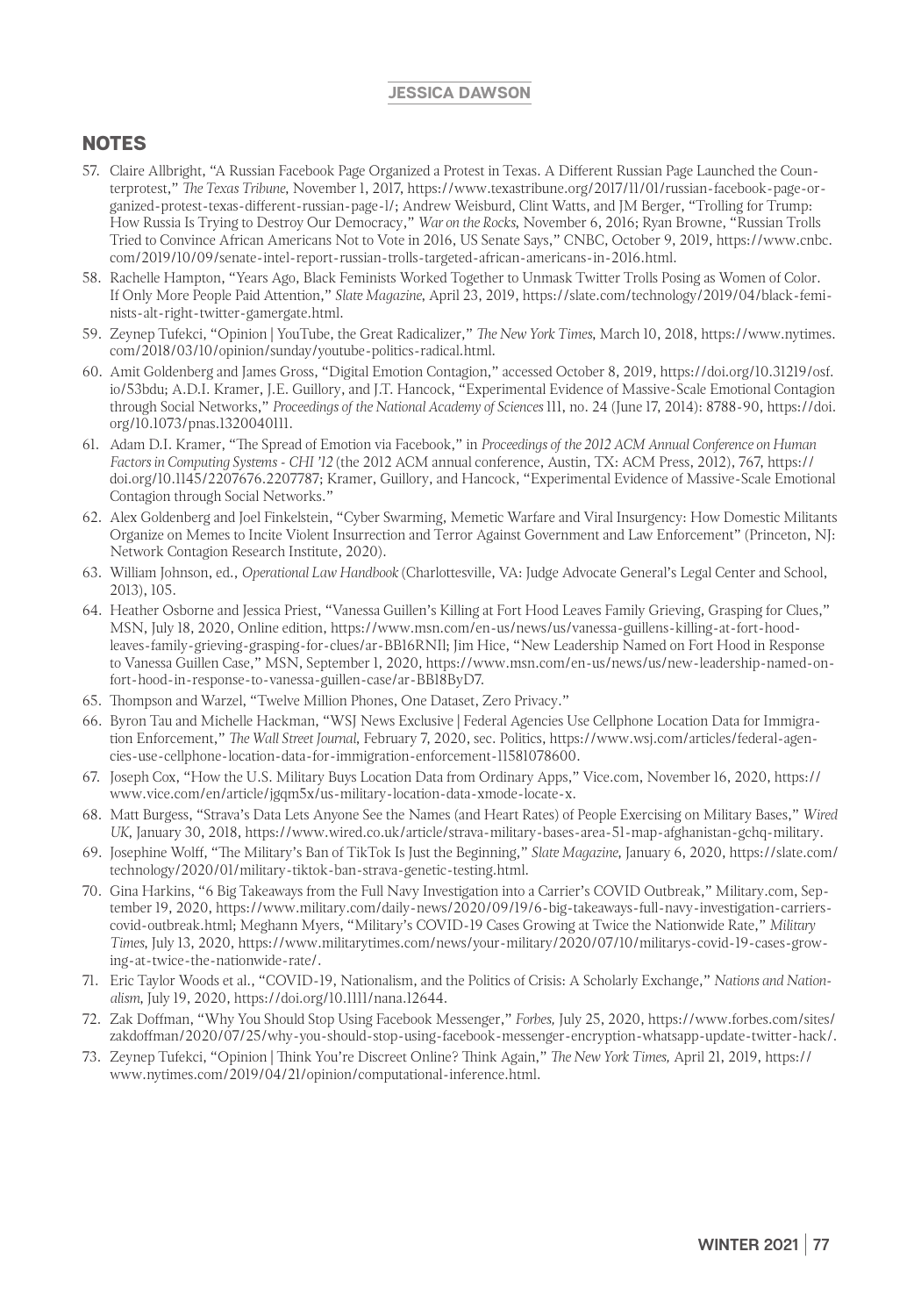#### **MICROTARGETING AS INFORMATION WARFARE**

- 74. Sara Bannerman, "Relational Privacy and the Networked Governance of the Self," *Information, Communication & Society* 22, no. 14 (December 6, 2019): 2187-2202, https://doi.org/10.1080/1369118X.2018.1478982; Juniper Lovato et al., "Distributed Consent and Its Impact on Privacy and Observability in Social Networks," *ArXiv:2006.16140 [Physics]*, June 29, 2020, http://arxiv.org/abs/2006.16140; Tufekci, *Twitter and Tear Gas*.
- 75. Kate Knibbs, "What Is a Facebook Shadow Profile," Digital Trends, July 5, 2013, https://www.digitaltrends.com/social-media/what-exactly-is-a-facebook-shadow-profile/.
- 76. Tufekci, "Opinion | Think You're Discreet Online?"
- 77. Sara Morrison, "Google's Education Tech Has a Privacy Problem," Vox, February 21, 2020, https://www.vox.com/recode/2020/2/21/21146998/google-new-mexico-children-privacy-school-chromebook-lawsuit.
- 78. Xavier Becerra, "California Consumer Privacy Act (CCPA)" (State of California, 2020), https://www.oag.ca.gov/sites/all/ files/agweb/pdfs/privacy/ccpa-text-of-third-set-mod-101220.pdf?
- 79. Kimiko de Freytas-Tamura, "The Bright-Eyed Talking Doll That Just Might Be a Spy (Published 2017)," T*he New York Times*, February 17, 2017, https://www.nytimes.com/2017/02/17/technology/cayla-talking-doll-hackers.html; Lauren Davis, "The NSA Once Banned Furbies as a Threat to National Security," io9, February 20, 2014, https://io9.gizmodo. com/the-nsa-once-banned-furbies-as-a-threat-to-national-sec-1526908210.
- 80. Dan Patterson, "Trolls Are Spreading Conspiracy Theories That a U.S. Army Reservist Is 'COVID-19 Patient Zero' China Is Amplifying That Disinformation.," CBS News, April 30, 2020, https://www.cbsnews.com/news/coronavirus-patient-zero-china-trolls/.
- 81. Kramer, "The Spread of Emotion via Facebook."
- 82. Wylie, *Mindf\*ck*.
- 83. Wylie, 120.
- 84. "45 CFR 46 (Protection of Human Subjects)" (United States Government, 1991).
- 85. Dana Weinberg and Jessica Dawson, Ph.D., "From Anti-Vaxxer Moms to Militia Men: Influence Operations, Narrative Weaponization, and the Fracturing of American Identity" (SocArXiv, October 30, 2020), https://doi.org/10.31235/osf. io/87zmk.
- 86. Renny Gleeson, "Truth Dies First: Storyweapons on the InfoOps Battlefield," *The Cyber Defense Review* (Summer 2020): 71.
- 87. Marzuki Darusman, "OHCHR | Statement by Mr. Marzuki DARUSMAN, Chairperson of the Independent International Fact-Finding Mission on Myanmar, at the 37th Session of the Human Rights Council" (2018), https://www.ohchr.org/ EN/HRBodies/HRC/Pages/NewsDetail.aspx?NewsID=22798&LangID=E.
- 88. Marietje Schaake, "Trade Secrets Shouldn't Shield Tech Companies' Algorithms from Oversight," Brookings (blog), May 4, 2020, https://www.brookings.edu/techstream/trade-secrets-shouldnt-shield-tech-companies-algorithms-from-oversight/.
- 89. Hwang, *Subprime Attention Crisis*.
- 90. Hwang; Jeroen van Zeeland, "Data Is Not the New Oil," *Medium*, December 7, 2019, https://towardsdatascience.com/ data-is-not-the-new-oil-721f5109851b; Cory Doctorow, "How to Destroy 'Surveillance Capitalism,'" *Medium*, August 30, 2020, https://onezero.medium.com/how-to-destroy-surveillance-capitalism-8135e6744d59.
- 91. Vian Bakir, "Psychological Operations in Digital Political Campaigns: Assessing Cambridge Analytica's Psychographic Profiling and Targeting," F*rontiers in Communication* 5 (September 3, 2020): 67, https://doi.org/10.3389/fcomm.2020.00067; Cambridge Analytica, "Key Case Studies"; Doctorow, "How to Destroy 'Surveillance Capitalism.'"
- 92. Renee DiResta, "Computational Propaganda: If You Make It Trend, You Make It True," *The Yale Review*, October 9, 2018, https://yalereview.yale.edu/computational-propaganda.
- 93. Mac Thornberry, "H.R.5736 112th Congress (2011-2012): Smith-Mundt Modernization Act of 2012," webpage, May 10, 2012, https://www.congress.gov/bill/112th-congress/house-bill/5736.
- 94. David Klepper, "Facebook Clarifies Zuckerberg Remarks on False Political Ads," AP News, October 25, 2019, https:// apnews.com/64fe06acd28145f5913d6f815bec36a2.
- 95. Casey Newton, "Three Facebook Moderators Break Their NDAs to Expose a Company in Crisis," The Verge, June 19, 2019, https://www.theverge.com/2019/6/19/18681845/facebook-moderator-interviews-video-trauma-ptsd-cognizant-tampa.